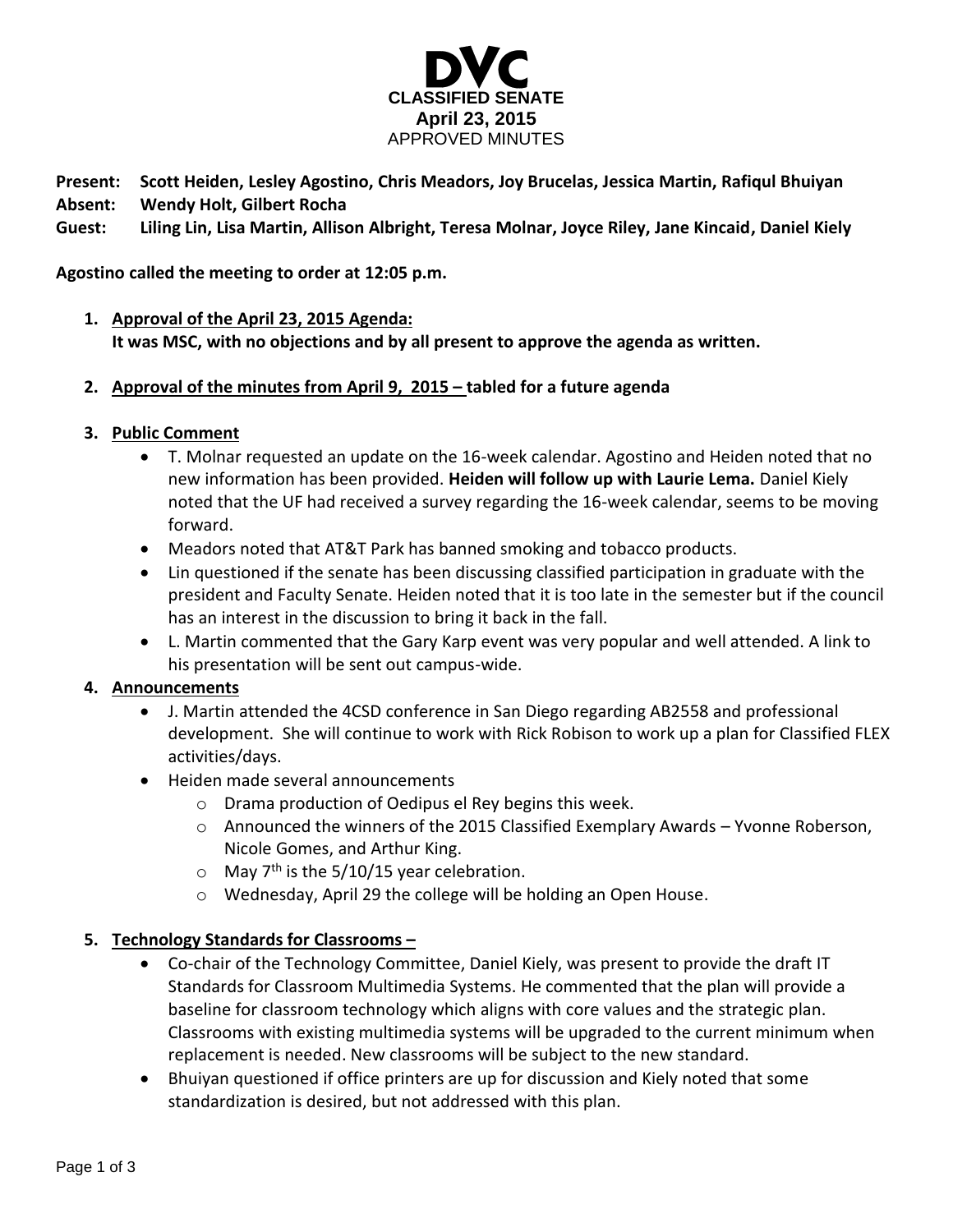

- Heiden asked if cost was discussed and Kiely estimated that it would be around \$9,000 to \$10,000 per classroom. The IT group also added that if needed some reserve funds would be used.
- Molnar expressed concern that by the time the upgrades are made, the technology will have changed. Kiely commented that the baseline standards will be reviewed every couple of years.

# **6. ASDVC Carpool Program –**

 Heiden and Albright introduced the ASDVC Carpool program that ASDVC president Kevin Tian presented to College Council. ASDVC is working on a beta google doc that allows students to reach out to others in their living area to coordinate carpools to/from DVC. They are also working with Police Services to secure "carpool" only parking spots. Albright added that a formal presentation will be made to the College Council on Monday, April 27. J. Martin added that if the program works it might be adapted for faculty/staff use.

# **7. President's – Report –**

 Heiden provided an update from the governance meetings held with President Garcia and select faculty, management, and staff. He and Agostino agreed that the discussions were going well and the classified voice is being heard. He noted some frustration with the draft structures and models in regards to classified availability and workload. He will continue to work on classified involvement in college governance

## **8. Comments, Concerns, Questions**

- Liling Lin said that LMC used to have a college hour on Fridays where time was set aside for classified to participate in meetings and governance.
- It was suggested to have more "town hall" type meetings with campus.
	- o Members noted that they often get support from management but feel their workload is too high and they are unable to leave their desks. This is especially prevalent in student services and admissions and records.
	- o Teresa Molnar commented that the payroll replacement for Yvonne Roberson is only working 20 hours and she is essentially taking on one and a half positions. She is not often able to attend meetings.
	- o Others noted attendance to meetings is based on student need in their office; some receive support from their managers to participate; the Instruction Office works out a schedule so the office is covered when others are out; one felt that there is often resentment for attending meetings from co-workers.
- Central Services has new carpet and the walls were painted. Joyce Riley is unaware of what will be done with the space vacated by Lori Vickers (who is now located in B&G).
- Brucelas commented that there are some funds in the senate budget. Martin said that some will be used for CLI.